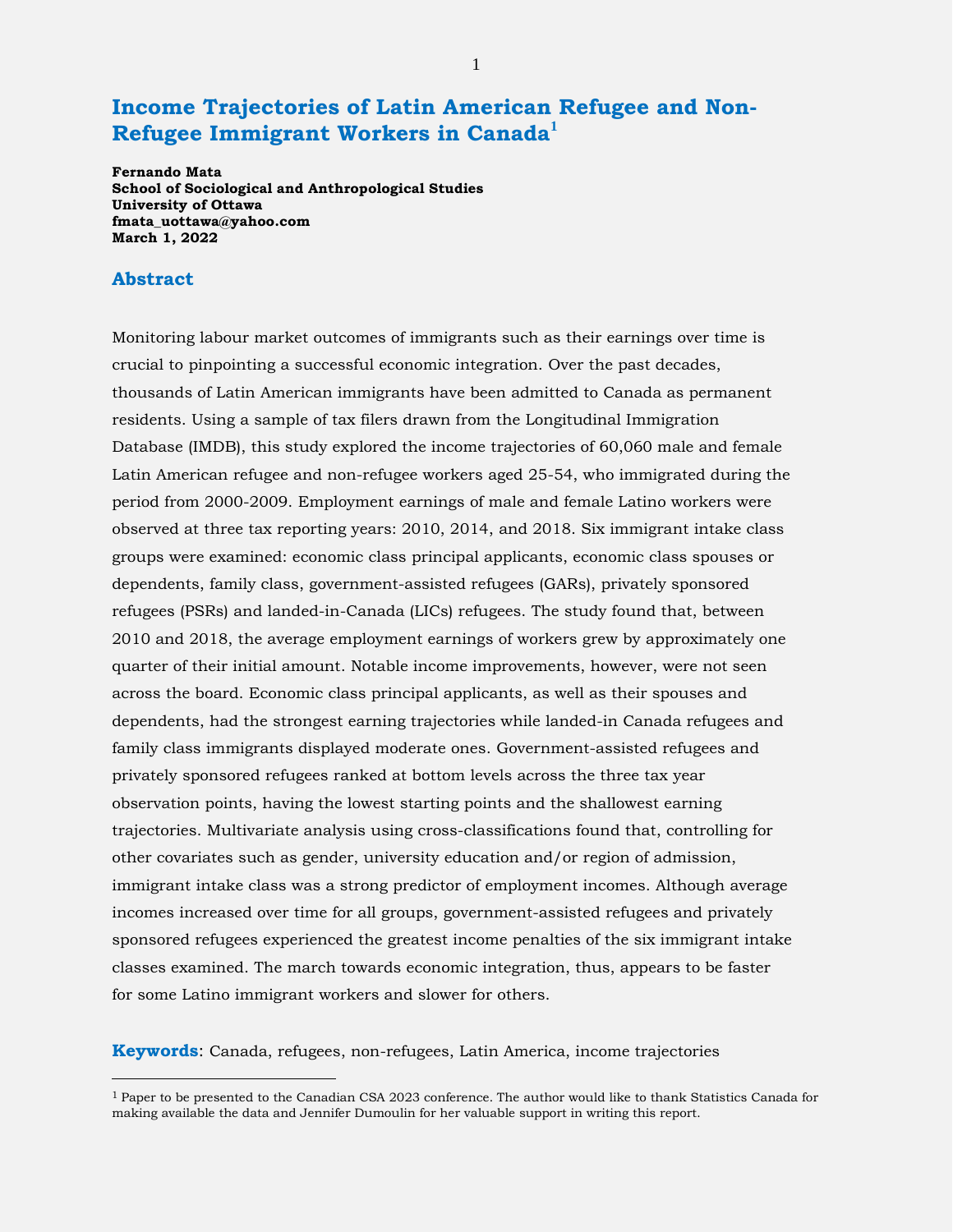### **1.0. Introduction**

 $\overline{a}$ 

Latin American immigrants enter Canada as permanent residents under three broad intake class categories: economic, family and refugee classes. Primary applicants under the independent class must meet minimum human capital requirements and are selected via a point system. Immigrants with immediate family members already living in Canada need not meet specific skills or financial criteria, but they are required to have a sponsor (typically the family member) who has agreed to provide financial support for a period of three to ten years following arrival. Members of the refugee class are admitted according to humanitarian considerations through the various resettlement and in-house refugee protection programs (Yu et. al, 2007). The refugee resettlement program involves the selection of refugees overseas either as Government-Assisted Refugees (GARs), who are referred by UNHCR and supported through federally funded Resettlement Assistance Program, or as privately sponsored refugees (PSRs), who are sponsored and supported by voluntary groups. Persons making claims through the in-Canada refugee protection system are referred to as refugee claimants, and if accepted by the Immigration Refugee Board, become Landed in-Canada refugees (LICs). The latter is also called "protected" persons.

Over the last decades, economic crises and political upheavals have pushed thousands of Latin Americans to seek admission to Canada. It is estimated that in the 1981-2015 period, approximately 435 thousand immigrants from the Latin America region were admitted as permanent residents: 35% as an economic class (152 thousand), 39% as a family class (170 thousand) and 26% as refugee class  $(113$  thousand individuals)<sup>2</sup>. The present historical juncture in Latin America is described as a period of "uncertainty and change" (ECLAC, 2019). Economic downturns, health crises, rising social conflict, political mobilization and socioeconomic restructuring are forces that are struggling to take over the present direction of social change.

Immigrant waves<sup>[3](#page-1-1)</sup> from Latin America to Canada have risen or fallen as a consequence of the strength/weakness of migratory push-pull factors and the immigration policy developed in response to them (Mata, 1985; Simmons,1993; Armony, 2012). Although the influx of economic and family class arrivals from Latin America has been steady in the last decades,

<span id="page-1-0"></span><sup>&</sup>lt;sup>2</sup> Estimate based on an extrapolation of immigration and 2016 census statistics: Sources: (1) 1965-1979: Table 14, Immigration Statistics, Employment, and Immigration Canada; (2) 1980-2015: Permanent Residents – Ad Hoc IRCC (Specialized Datasets) - Admissions of Permanent Residents by Country of Citizenship (Q1-Q2 2016 ranking), 1980 - Q2 2016; (3) Special Table EO2695, 2016 Census of Canada.

<span id="page-1-1"></span><sup>3</sup> Canada is presently experiencing the arrival of immigrants from the fifth wave named as "Professional-Technological" by Canadian scholars (Mata, 2022). The Eurolatino or Lead, Andean, Coup and Central American immigrant waves preceded this present one in time.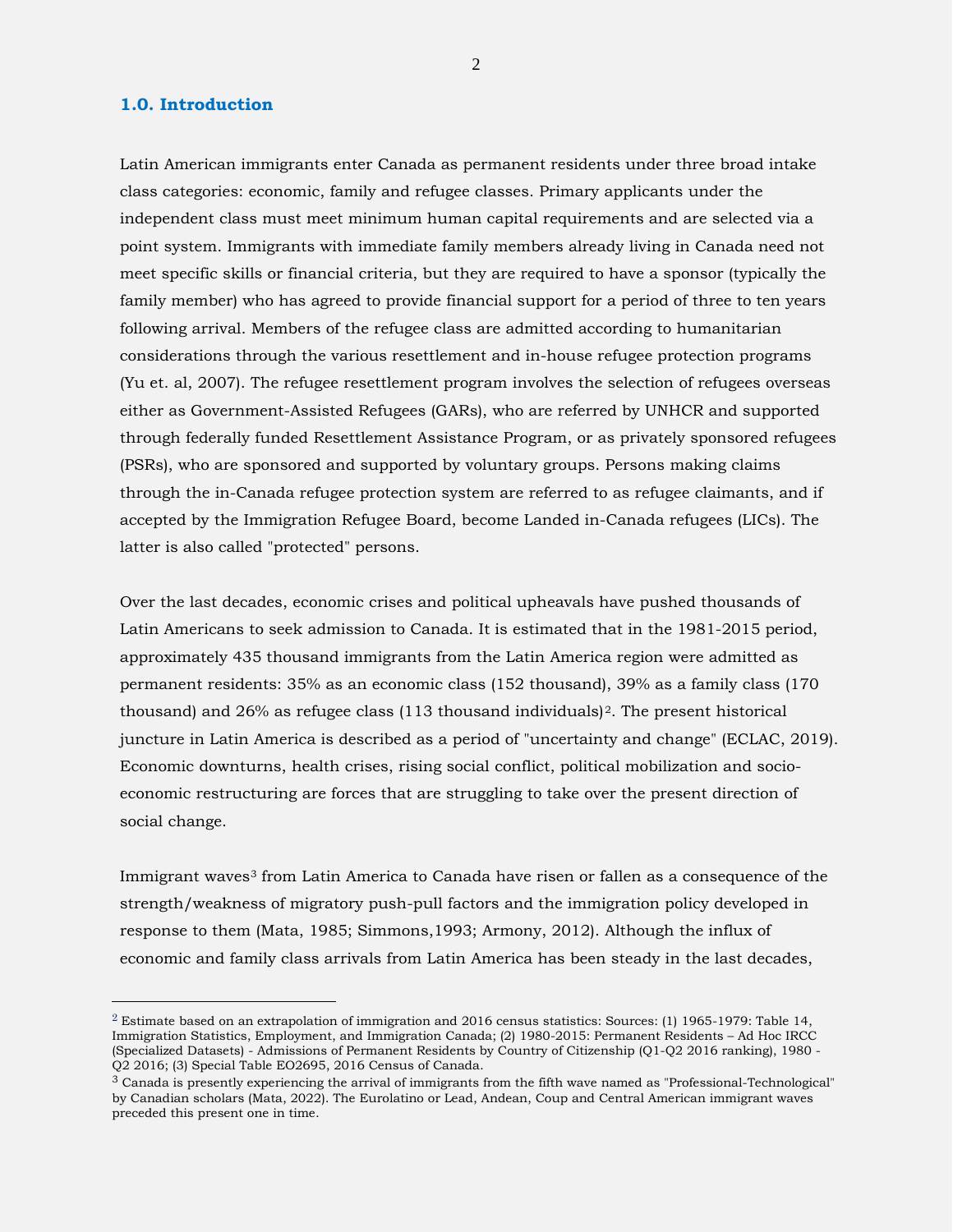some changes in the refugee composition of inflows have occurred. In contrast to previous years where government-assisted and privately sponsored refugees were dominant intake classes from Latin America (e.g. during the Chilean and Salvadoran crises occurring in the 70s and 80s), admissions under the in-land refugee protection criterion have been rising. For instance, between 2015 and 2021, about 17 thousand citizens from Mexico and 12 thousand from Colombia requested asylum while residing in Canada. These claimants represented about 12% of total claims made in Canada during those years[4](#page-2-0).

What can we expect in terms of the income trajectories of Latin American refugee and nonrefugee immigrants in Canada after their arrival? What are the typical earning trajectories, starting earning points and rates of income growth? Previous research using longitudinal and survey data has found that, in Canada, economic class entrants, particularly principal applicants, perform well in labour markets and tend to display strong earning trajectories compared to family and refugee class entrants (McHale and Rogers 2009; Shields et. al. 2010; Abbott and Beach, 2011; Pythean et. al, 2013; Sweetman and Warman, 2013; Mata and Pendakur, 2020). Given their limited human capital endowments , bouts with unemployment and fewer job opportunities, refugees are among the most negatively impacted by changing labour market conditions and fluctuations in the business cycles (Wilkinson and Garcea 2017; Lightman and Good Gingrich 2018). Economic integration also appears more difficult for some refugee groups compared to others: PSRs have been observed to have a long-term economic advantage over GARs (Kaida, Hou, and Stick 2020).

In the case of Latin American immigrants and using Canadian 2016 census data, Hernandez and Mata (2021) have found that these face stubborn income gaps compared to Canadian-born persons of equal qualifications. The most notable employment barriers included the lack of official language skills, employer discrimination and the devaluation of foreign credentials. Regardless of immigrant intake class at entry, many find employment niches in low-paid occupations within secondary labour markets<sup>5</sup>. Using a sample of Latin American immigrants drawn from the IMDB database, this study explores the earning trajectories of non-refugee and refugee workers from Latin America. Six immigrant intake class groups were chosen for analysis: (1) economic class principal applicants, (2) economic class spouses and dependents, (3) family class, (4) government-assisted refugees or GARs, (5) privately sponsored refugees or PSRs, and (6) landed-in-Canada refugees or LICs. The paper focused its attention on the

 $\overline{a}$ 

<span id="page-2-0"></span><sup>4</sup> Source: Table-Canada, Asylum Claimants by Top Twenty-Five Countries of Citizenship (November ranking), Province/Territory\* of Claim and Claim Year, January 2015 - November 2021, IRCC

<span id="page-2-1"></span><sup>5</sup> While primary markets are composed of specialized, higher paid jobs and employment stability and mobility, secondary markets consist mostly of low-paid, low-status jobs that offer little protection and are usually dead-end. Typical primary labour market jobs include professional and management positions, while secondary labour market jobs are those found in sub-niches such as transportation, retail sales, domestic help, care of the elderly, catering and cleaning.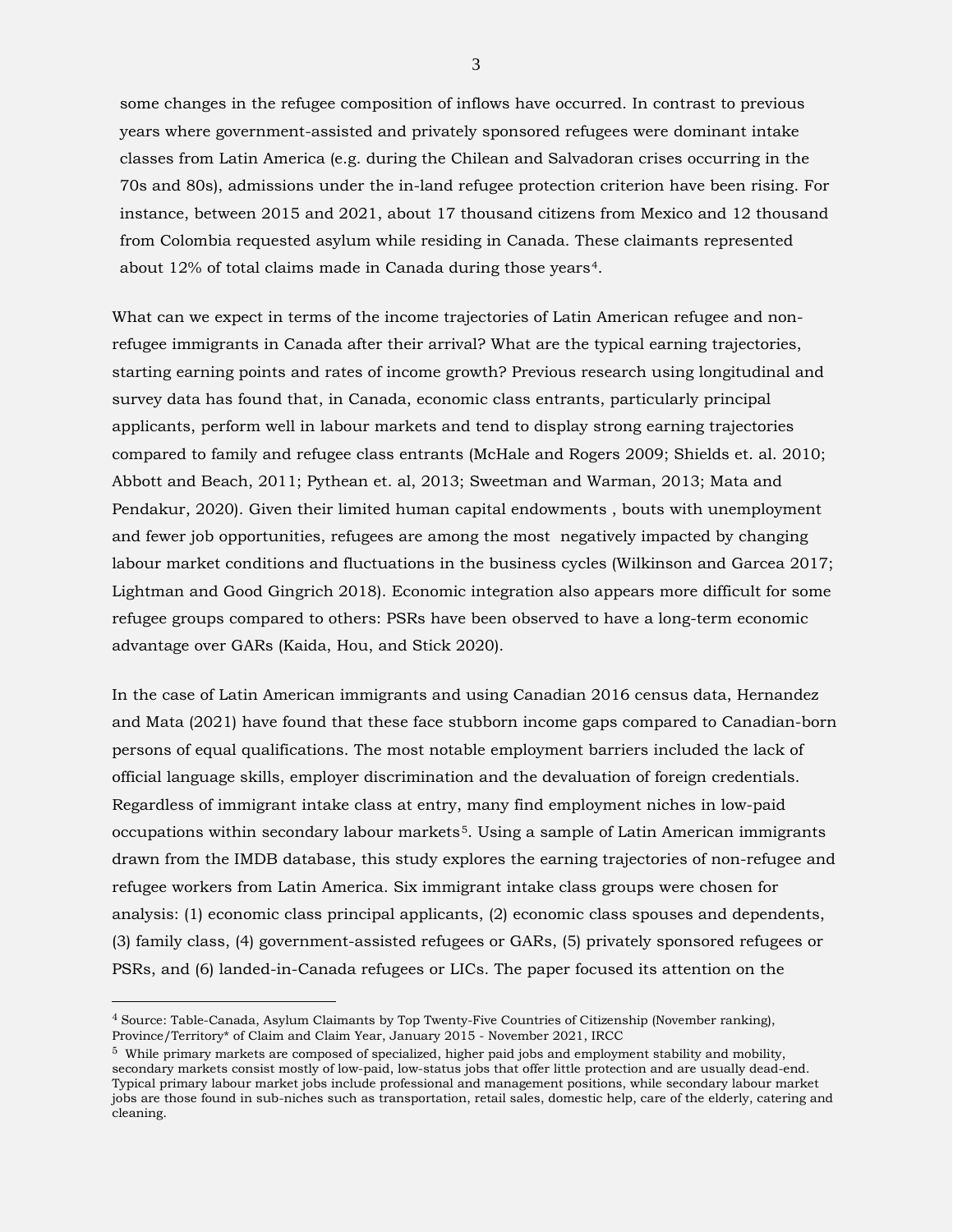general picture of income trajectories of Latin American immigrant intake classes, starting earning points, rates of earning growth, and the role that gender and education as well as region of admission might have in defining these earning trajectories. The study adopted a short- to medium-term perspective in following the employment incomes of one specific cohort of arrivals (2000-2009) highlighting economic outcomes up to 8 years after arrival. A separate analysis for male and female workers was undertaken. Data explorations conducted in the study included tabular analysis and multiple regression analysis.

#### **2.0. Data Source, Definitions and Sample Characteristics**

The IMDB is a Canadian administrative database that links immigrant landing data to income tax data. It provides detailed information on the receipt of employment income and average total employment income[6.](#page-3-0) A special table (SCS-504) was drawn from the IMDB master file which selected 60,060 Latin American immigrant tax filers aged 25-54 who received employment income in the year preceding the tax reporting years of 2010, 2014 and 2018 respectively. All immigrants had entered Canada in the period 2000-2009. The sample consisted of citizens from the following Latin American countries: Argentina, Bolivia, Brazil, Chile, Colombia, Cuba, Ecuador, EI Salvador, Guatemala, Honduras, Mexico, Nicaragua, Peru, Uruguay, and Venezuela<sup>7</sup>. The IMDB special table provided information on their income sources, regions of the landing, age, gender, educational levels, immigrant intake categories of admission (economic, family, and refugee) and country of citizenship as well as three tax reporting years.

In the IMDB, total employment income is defined as the sum of income from three sources: T4 wages and salaries (from paid jobs), net self-employment income (self-employment income or loss from a business, profession, commission, farming or fishing), and other employment income (e.g., research grants, royalties, employee profit-sharing plans). Any Latin American worker reporting a positive amount of T4 wages and salaries or other employment income, or a non-zero amount of gross self-employment income was included in this sample.

Out of the 60,060 Latin American tax filer workers of the sample, about 40% (n=24,345) were economic class entrants (principal applicants as well as spouses or dependents), 31% were family class (n=18,605) and 29% (n=17,110) refugee class entrants. Landed-in-Canada

 $\overline{a}$ 

<span id="page-3-0"></span> $6$  This dataset is currently administered by Statistics Canada. For more information on the IMDB please visit https://www23.statcan.gc.ca/imdb/..

<span id="page-3-1"></span><sup>7</sup> Countries chosen represent leading sources of Latin American immigration to Canada. Latin America is defined here as a geographical region comprising Spanish and Portuguese-speaking countries of North, Central America, South America, and the Caribbean, except Puerto Rico due to its special status. Citizens from these countries are referred to as Latinos in the paper.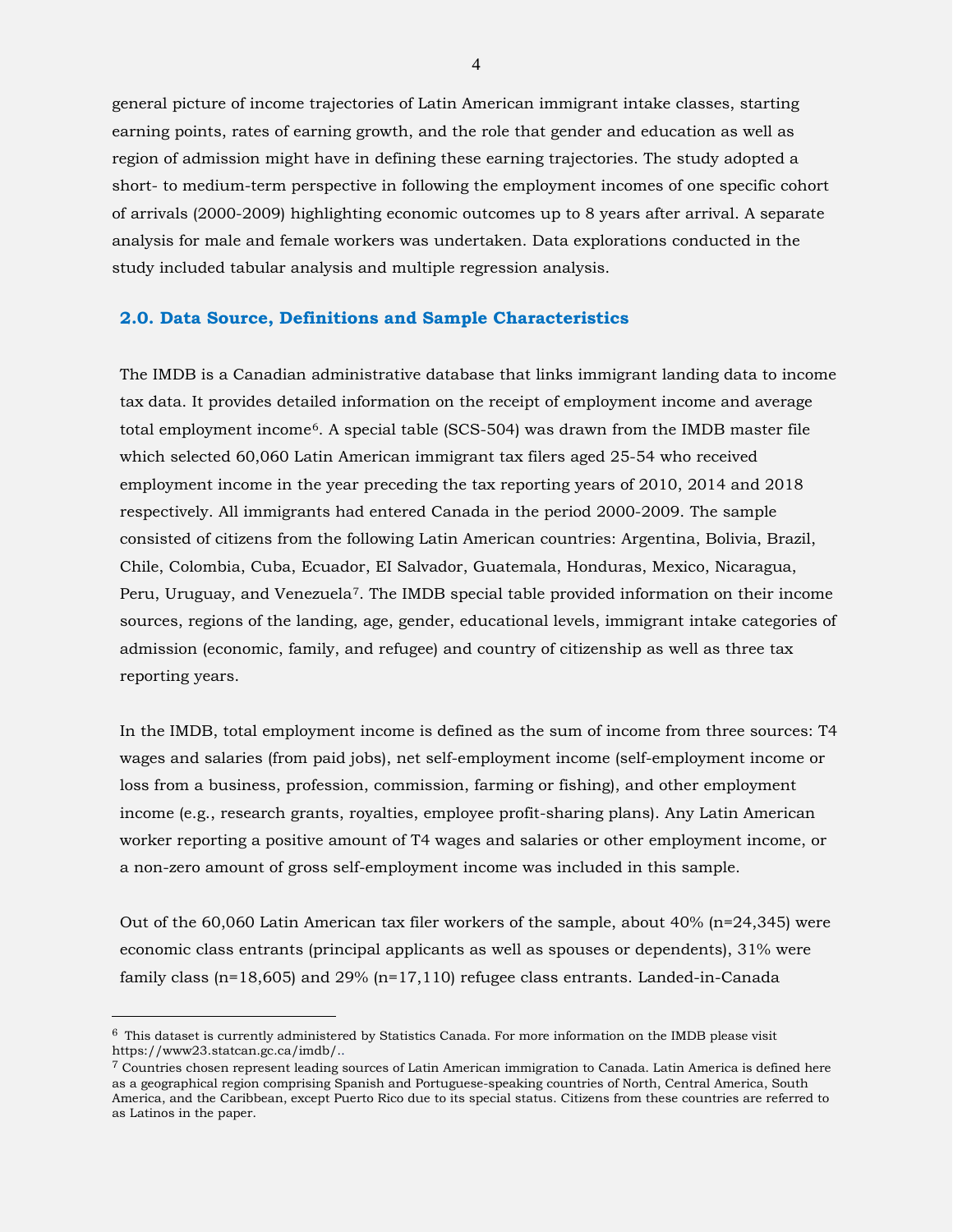refugees were the largest refugee group comprising (21% of total sample members or about 12,385 individuals) followed by government-assisted and privately sponsored refugees (7% and 1%, n=4,250 and n=475 respectively). Most Latino tax filers did their tax reporting from the Quebec and Ontario provinces of Canada (40% and 37% respectively). While male workers were over-represented in the principal applicant economic class (67%), female tax filers were more commonly found among economic class spouses and dependents as well as family class entrants (75% and 63% respectively). Reflecting their admission selection criteria to Canada, 87% of principal applicant economic class entrants had attained educational degrees equivalent to a bachelor's degree or higher, 69% among spouses and dependents. About 64% of in-land-Canada refugees had similar educational profiles. Lower levels of education (secondary level or less) were more frequently seen among GARs and PSRs (about 61% or higher).

Table 1 displays the country of citizenship composition of the Latino tax filer sample. Half (50%) of the sample was made-up of Colombian citizens followed by Mexicans (14%), Brazilians (7%), and Venezuelans (7%). Although Colombian citizens were the most numerous in all immigrant intake categories, they were strongly predominant in the three refugee categories (70% among GARs, 97% among PSRs, and 57% among LICs). Mexicans, Brazilian, Argentinean and Peruvian citizens were more commonly found in economic and family class intake classes.

| <b>Country of</b> |        |       |               |             |             |             | Total         |
|-------------------|--------|-------|---------------|-------------|-------------|-------------|---------------|
| Citizenship       | E:PA   | E: SD | <b>Family</b> | <b>GARs</b> | <b>PSRs</b> | <b>LICs</b> | <b>Sample</b> |
| Argentina         | 10%    | 9%    | 5%            | $1\%$       | $0\%$       | $1\%$       | 4%            |
| Bolivia           | $1\%$  | $1\%$ | $1\%$         | $0\%$       | $0\%$       | $1\%$       | $1\%$         |
| Brazil            | 14%    | 15%   | 9%            | $0\%$       | $0\%$       | $1\%$       | 7%            |
| Chile             | 3%     | 3%    | 3%            | $1\%$       | $0\%$       | $1\%$       | 2%            |
| Colombia          | 22%    | 22%   | 28%           | 70%         | 97%         | 57%         | 50%           |
| Cuba              | 5%     | 5%    | 8%            | 4%          | $0\%$       | 3%          | 4%            |
| Ecuador           | 2%     | 2%    | 3%            | $1\%$       | $0\%$       | $1\%$       | $1\%$         |
| EI Salvador       | 3%     | 2%    | 5%            | 2%          | $1\%$       | 3%          | 3%            |
| Guatemala         | $1\%$  | $0\%$ | 2%            | 2%          | $1\%$       | 2%          | $1\%$         |
| Honduras          | $1\%$  | $1\%$ | $1\%$         | $1\%$       | $0\%$       | $1\%$       | $1\%$         |
| Mexico            | 16%    | 17%   | 19%           | 11%         | $0\%$       | 20%         | 14%           |
| Nicaragua         | $0\%$  | $0\%$ | $1\%$         | 0%          | $0\%$       | $0\%$       | $0\%$         |
| Peru              | 11%    | 11%   | 9%            | 5%          | $0\%$       | 6%          | 7%            |
| Uruguay           | $1\%$  | $1\%$ | $1\%$         | 0%          | $0\%$       | $1\%$       | $1\%$         |
| Venezuela         | 12%    | 12%   | 6%            | 2%          | $0\%$       | 3%          | 6%            |
| Total             | 100%   | 100%  | 100%          | 100%        | 100%        | 100%        | 100%          |
| N                 | 15,380 | 8,965 | 18,605        | 4,250       | 475         | 12,385      | 60,060        |

Table 1: Country of citizenship of Immigrant Intake Classes \*, IMDB Sample of Latin American Immigrant Arrivals 2000-2009, Tax Years 2010, 2014 and 2018

\*Symbols: E: PA=Economic Class Principal Applicant, E: SD=Economic Class Spouses or Dependents, Source: Special Table SCS-504, Longitudinal Immigration Database (IMDB)

5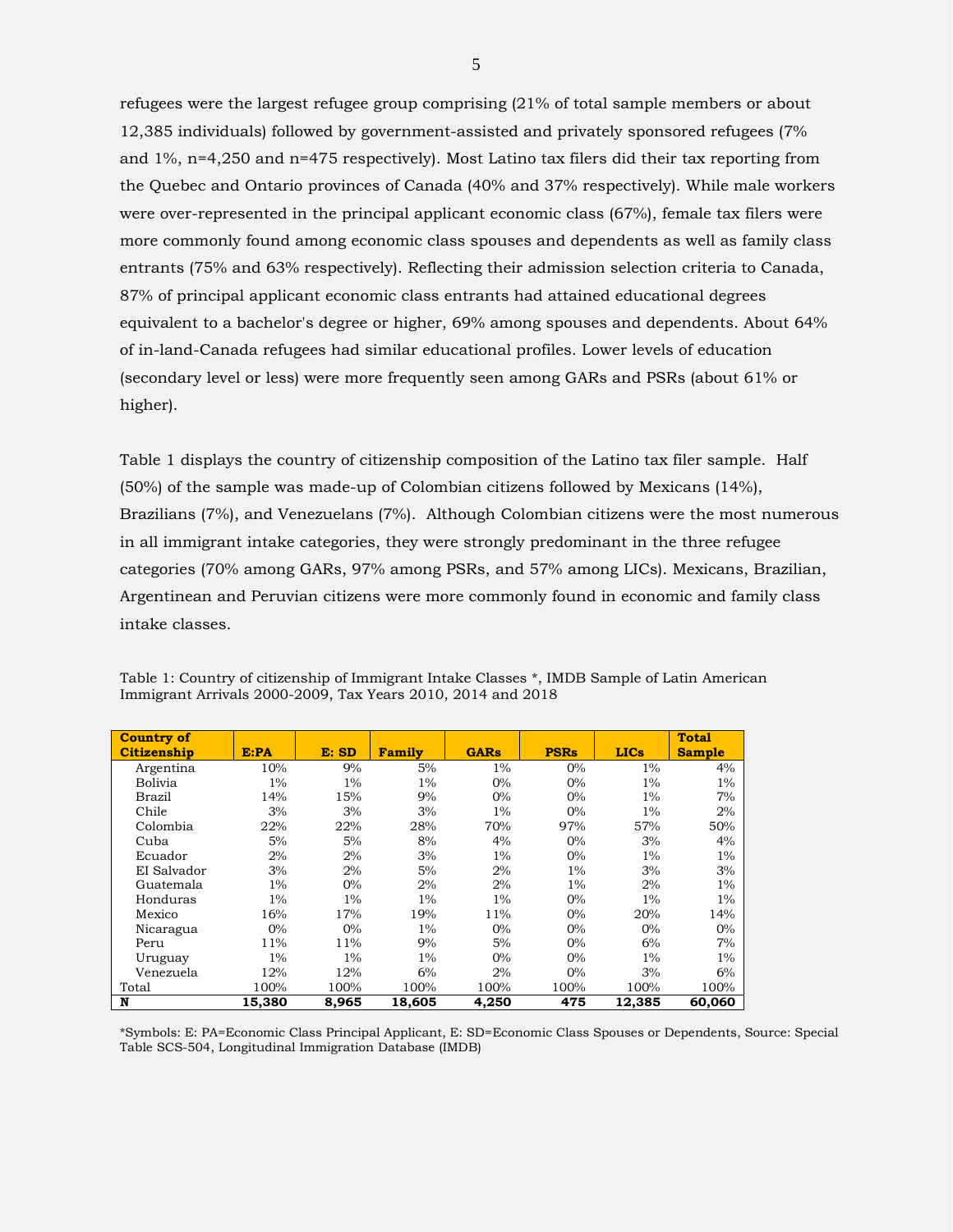### **4.0. Descriptive Findings**

#### **4.1. Average employment incomes of Latino workers improved over time but not equally for all immigrant intake classes**

Between 2010 and 2018, the average employment earnings of Latino workers grew by approximately a quarter of its initial amount (23%). The average income for male workers of all intake classes rose from \$62.4 thousand in the tax year 2010 to \$72.8 thousand in 2014 and \$77.4 thousand in 2018. The corresponding figures for females were \$45.8, \$51.3 and \$55.9 thousand respectively. Although the employment earnings for female workers increased with a longer stay in the country, these were found 26% lower than their male counterparts in tax year 2010, 30% lower in tax year 2014 and 28% lower in tax year 2018.

Chart 1 summarizes the patterns of growth in employment income for the various Latino immigrant intake classes by gender. In terms of starting averages (2010 tax time), there was a visible hierarchy of incomes for both males and females with economic principal applicants as the top income earners and GARs as the bottom ones. Male and female GARs and PSRs had the lowest starting points of income trajectories within the 8 year observation period (about 50% or lower compared to their economic class counterparts in the case of males and 54% in the case of females). Inter-tax rates of income growth (every four years), however, revealed notable income improvements made by family class male workers (\$12.8 thousand), economic class spouses and dependent male workers (\$11.3 thousand), and female GARs workers (\$10.3 thousand).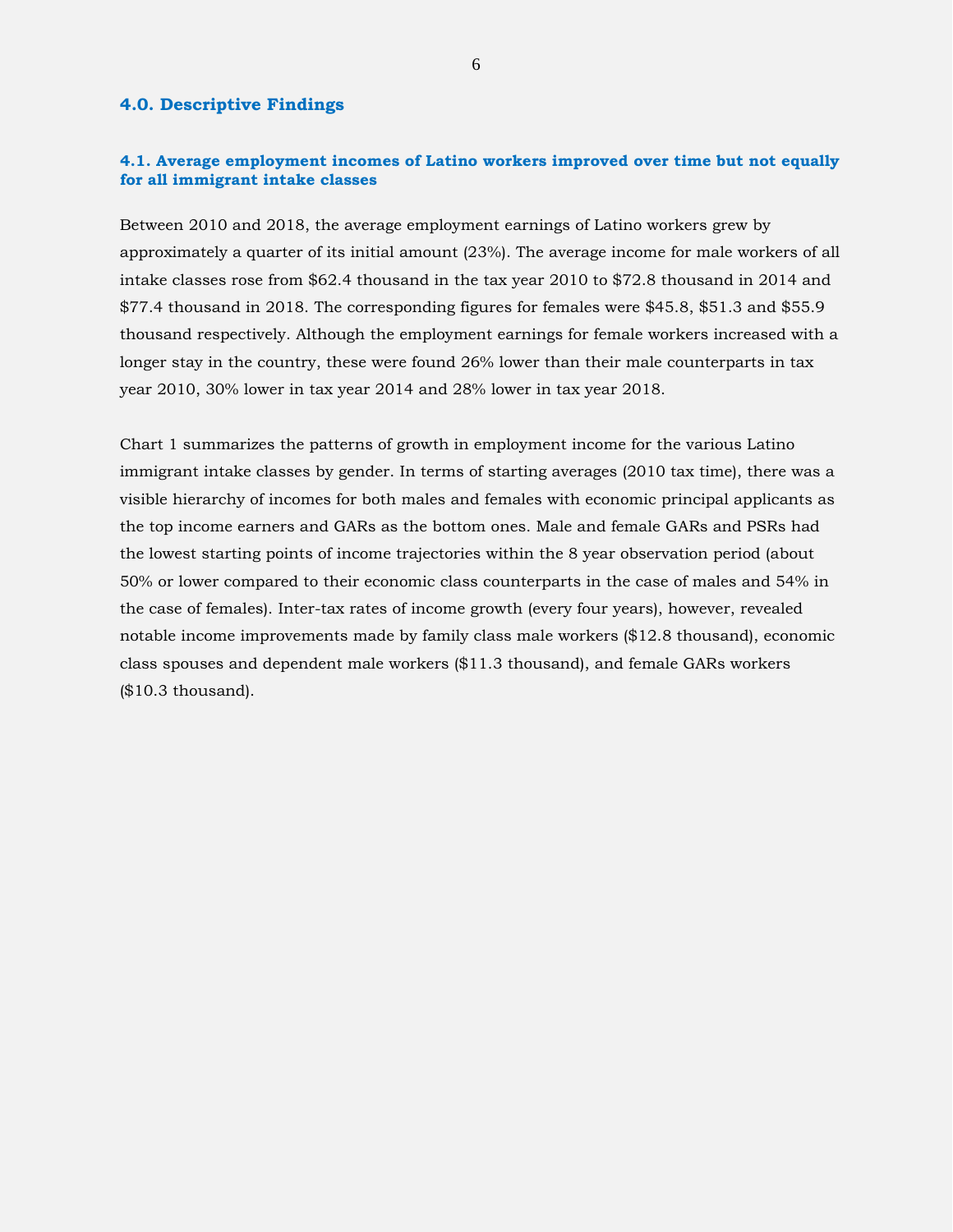Chart 1: Starting Average and Inter Tax Income Growth (in thousands Can\$) of Male and Female Workers aged 25-54 by Gender and Immigrant Intake Class, IMDB Sample of Latin American Immigrant Arrivals 2000-2009, Tax Years 2010, 2014 and 2018



Source: Special Table SCS-504, Longitudinal Immigration Database (IMDB)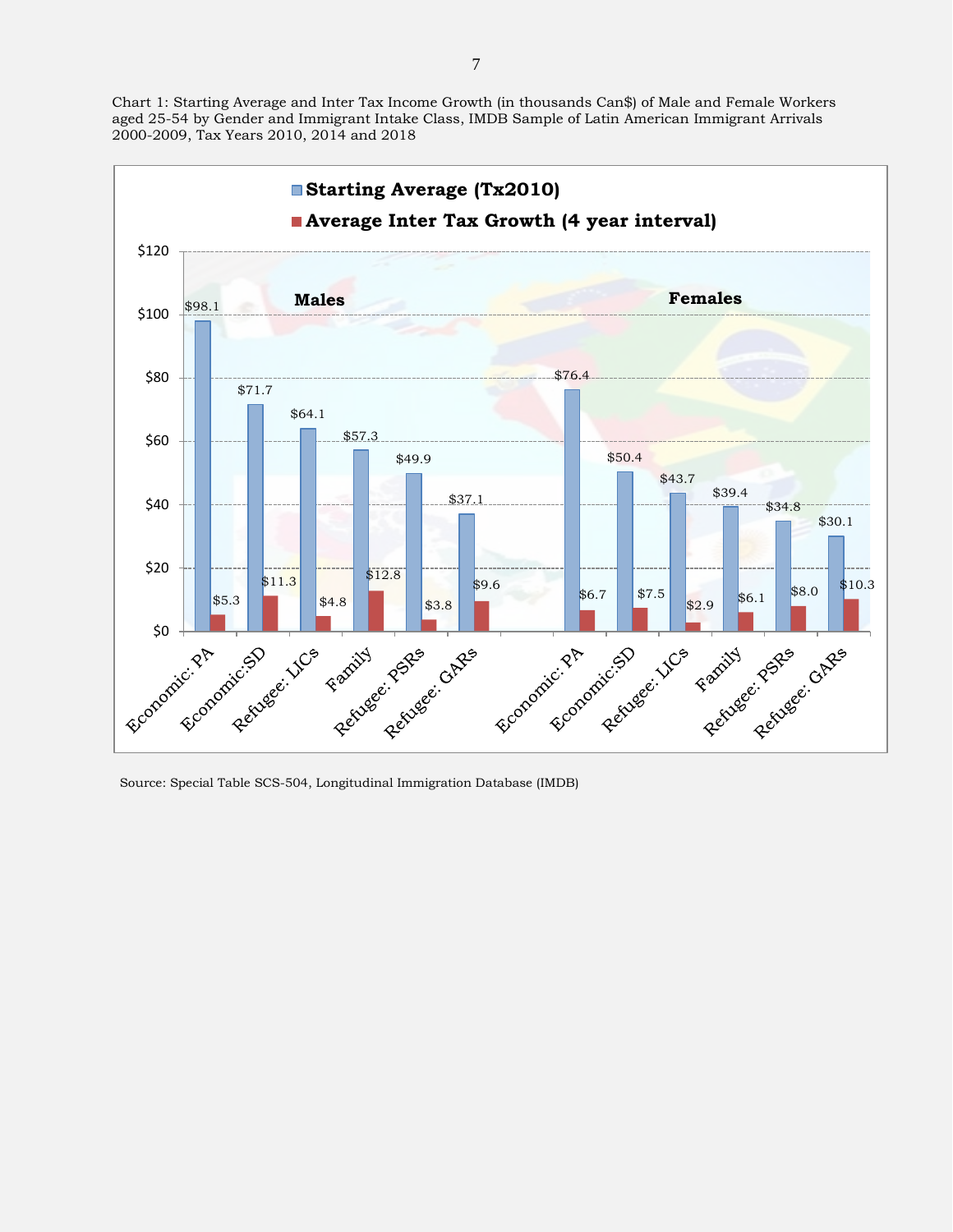Chart 2: Average Employment Incomes (in thousands Can\$) of Male Workers aged 25-54 by Immigrant Intake Class, IMDB Sample of Latin American Immigrant Arrivals 2000-2009, Tax Years 2010, 2014 and 2018



Source: Special Table SCS-504, Longitudinal Immigration Database (IMDB)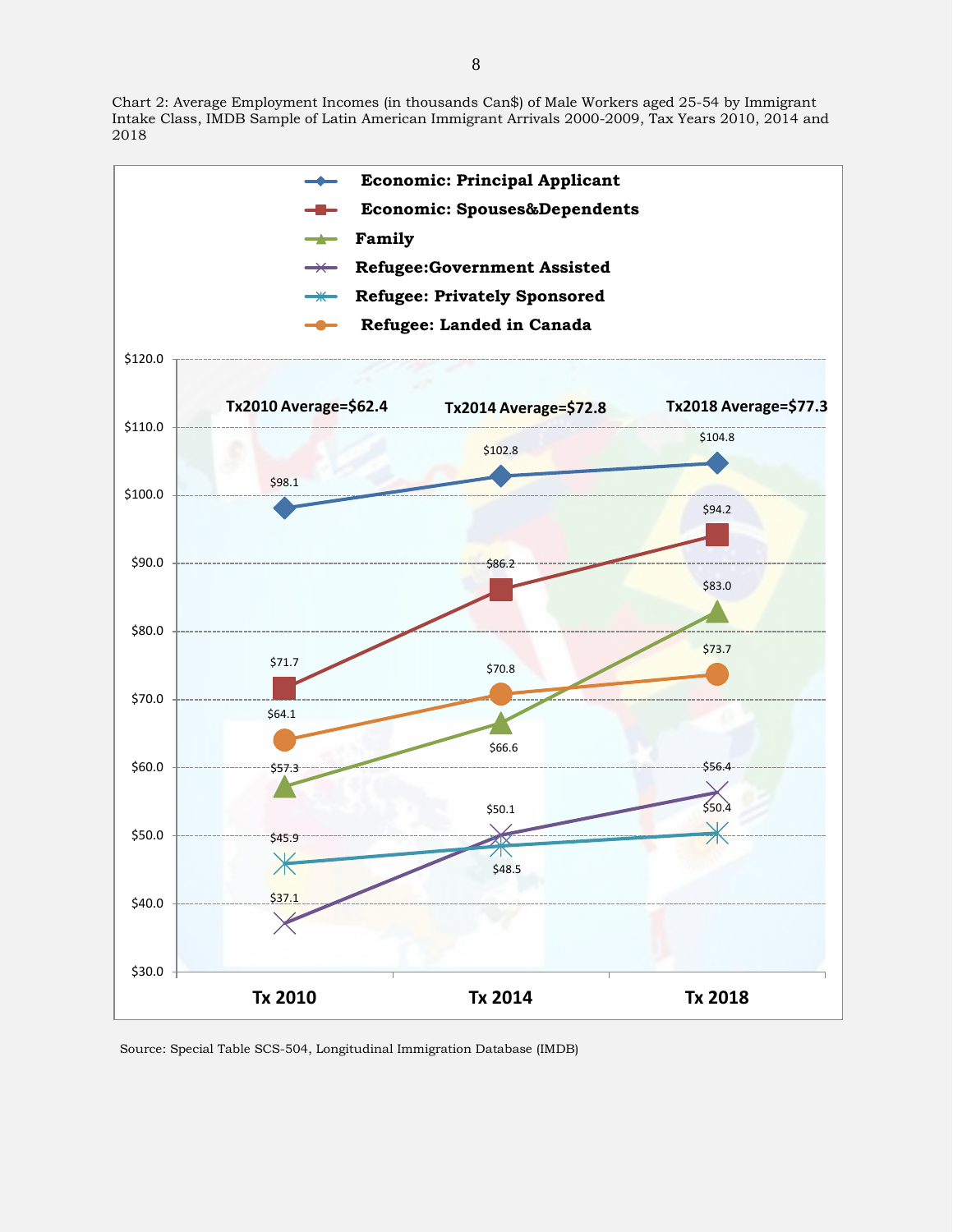Chart 3: Average Employment Incomes (in thousands Can \$) of Female Workers aged 25-54 by Immigrant Intake Class, IMDB Sample of Latin American Immigrant Arrivals 2000-2009, Tax Years 2010, 2014 and 2018



Source: Special Table SCS-504, Longitudinal Immigration Database (IMDB)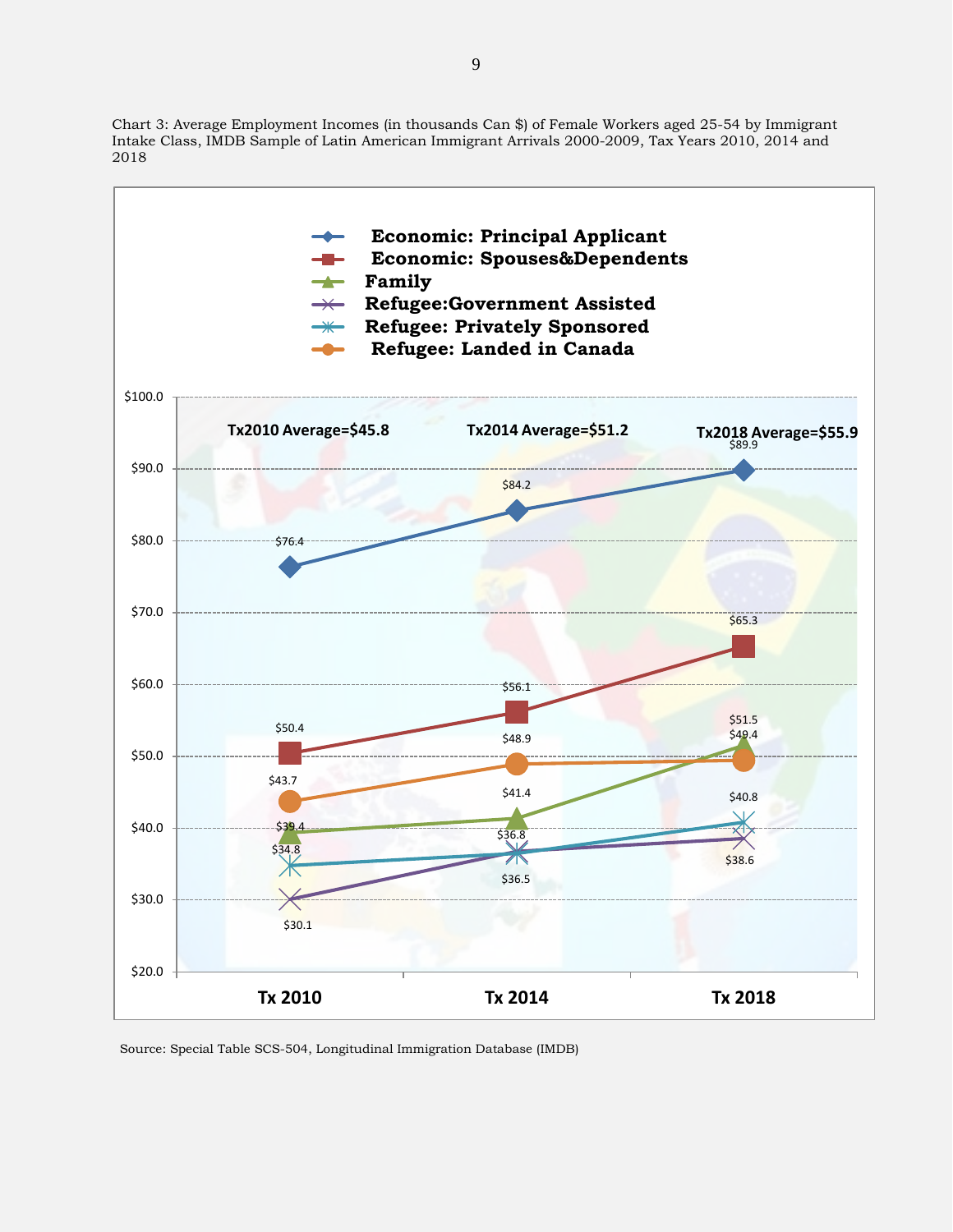### **4.2. Strong earning trajectories for economic class workers, moderate trajectories for family class and Landed-in-Canada refugees, weaker trajectories for governmentassisted and privately sponsored refugees**

Chart 2 displays the earning trajectories of Latin American male workers across the three tax observation years. Economic class principal applicants had the highest earnings, hovering around 100\$ thousand across the three tax observation points. Steeper earning growths were also observable for economic class spouses and dependents as well as family class entrants, reaching an average of 94.2\$ and 83\$ thousand respectively at the tax year 2018. Latino LICs' earnings kept close pace with family class trajectories reaching 73.7\$ thousand in the same tax year. The earning trajectories of male Latino GARs and PSRs were visibly "flatter", not surpassing 55\$ thousand at all three tax years. The earning trajectory picture for females was similar but at lower levels of earnings (see chart 3). Except for economic class principal applicants, intake class groups appeared more closely "packed" in terms of their earning trajectories (see chart 3). The average earnings of economic class principal applicants rose from 76.4\$ thousand in the tax year 2010 to 89.9\$ thousand in the tax year 2018. Notable improvements in average earnings were observed also for economic class spouses/dependents: from 50.4\$ thousand in the tax year 2010 to 65.3\$ thousand in the tax year 2018. The average incomes of female GARs and PSRs were situated at the bottom of the income hierarchy hovering below 40\$ thousand across the three tax observation years.

#### **4.3. Multivariate Findings**

To explore employment income variations in the context of multivariate analysis, selected cross-classifications were extracted from the special IMDB table. These cross-classifications contained summary information on income in the three tax years for various combinations of gender, educational levels, and the Canadian regions of admission of workers. In total, 265 cross-classifications of workers were drawn from the table (123 male records and 142 female records). To ensure reliable estimates, each cross-classification had a minimal count of 200 workers. In the multivariate analysis, thirteen dummy variables (0,1) representing memberships in the various socio-demographic and residential categories were used as predictors of earnings in weighted standard OLS (Ordinary Least Squares) and mixed-type linear regression models.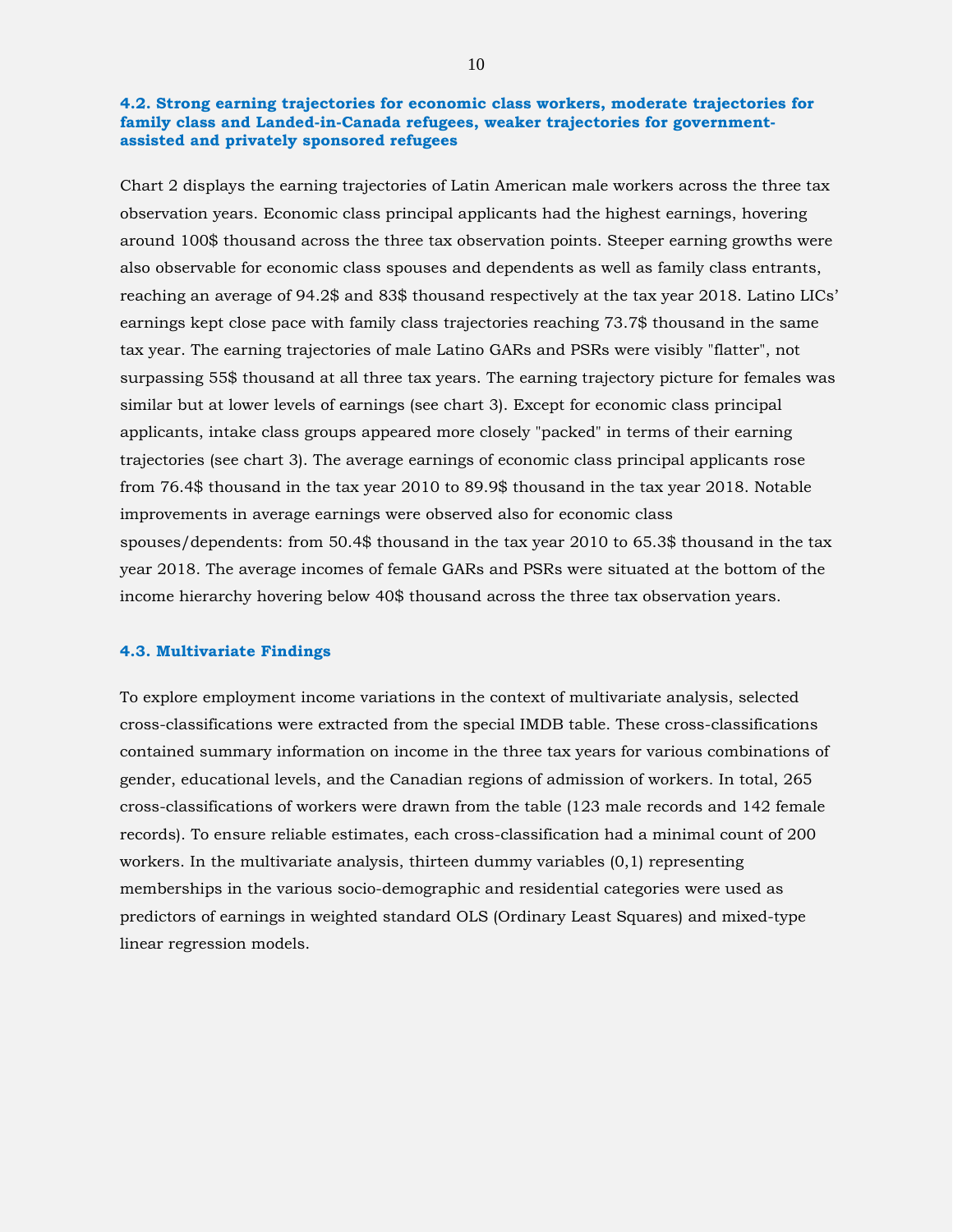#### **4.3.1. Controlling for other covariates, immigrant intake class-related variables were found to be strong predictors of earnings**

The first multivariate analysis exploration provided a cross-sectional view of employment earnings, assessing the importance of intake class predictors in the presence of other covariates such as gender, educational level, and region of admission predictors. Chart 4 presents the results of four OLS regression models where predictors were included sequentially along with the average employment incomes at the three tax observation years. The chart presents the cumulative adjusted  $R^2$  statistics, which refer to the proportion of explained variance in the dependent variable adjusted for the number of predictors present in the models. Before the inclusion of immigrant intake predictors in model 3, the proportion of variance explained was 37%, 45%, and 39% respectively. After their inclusion, the explained variances of OLS regressions increased to about 60%, 68%, and 62%[8](#page-10-0).

Chart 4. OLS Regression Results\*: Cumulative Adjusted R2 changes in Four Prediction Models of Employment Incomes (thousands Can\$) at Tax Years 2010, 2014 2018, 265 Cross-classifications, IMDB Sample of Latin American Immigrant Arrivals 2000-2009



\* Number of predictors: (1)=1, (2)=2, (3)=8, (4) =13. Source: Special Table SCS-504, Longitudinal Immigration Database (IMDB)

 $\overline{a}$ 

<span id="page-10-0"></span><sup>8</sup> Incremental variance increases were found to be statistically significant at the p<.05 level using F tests.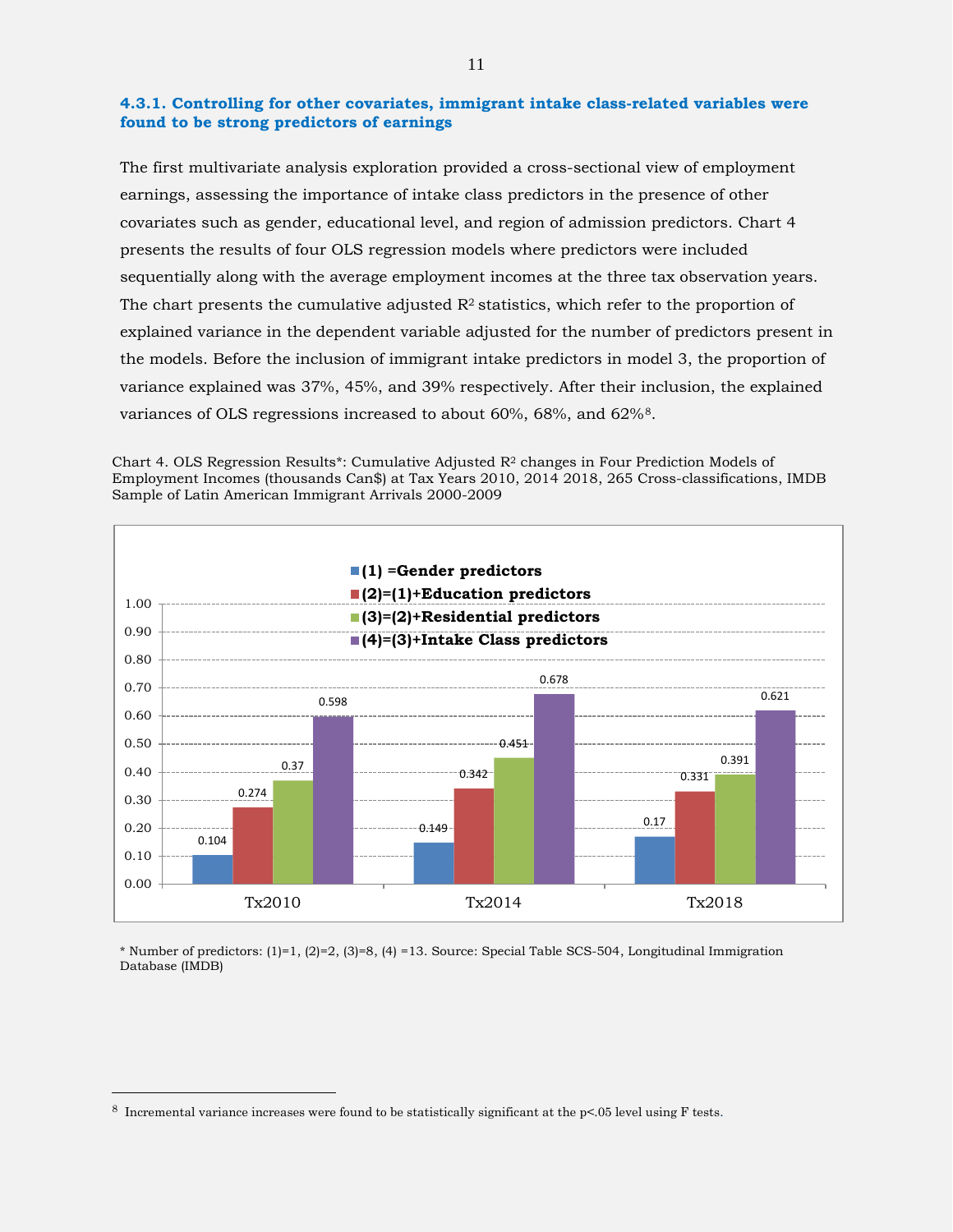#### **4.3.1. Despite income gains made by a longer stay in Canada, greater income penalties were experienced by government-assisted and privately sponsored refugees**

The second multivariate analysis exploration incorporated the time dimension in the regression models and the cross-classifications became clustering units for panel-type mixed regression models with random intercepts. The analytical aim here was to estimate changes in the earning intercepts and determine the effects of inter-tax time, university education. region of admission and time in Canada. Results of these mixed regression models for male and female workers are presented in table 2. Examination of the fixed effects on the random intercepts of earning trajectories revealed that both time in Canada (inter tax time) and university education had a positive effect for male and female workers (about 8\$ thousand and 21\$ thousand respectively). The most negative effects from intake class memberships on the random intercepts were observed for GARs and PSRs (higher than 65\$ thousand in the case of males and 42\$ thousand for females). In terms of the region of admission, admission to Quebec and other regions outside Ontario depressed intercept incomes in a significant way, particularly for male workers (no less than 15\$ thousand).

Table 2: Random Intercept Regression Model Results: Estimated Effects of Socio-demographic, Intake Class, Region of Admission and Inter Tax Time by Gender of Worker, Tax Years 2010, 2014 and 2018, IMDB Sample of Latin American Immigrant Arrivals 2000-2009

| <b>Socio-Demographic, Intake Class and Region</b>                                                         |                           | <b>Std. Error</b>  |          |      |  |  |  |
|-----------------------------------------------------------------------------------------------------------|---------------------------|--------------------|----------|------|--|--|--|
| of Admission Predictors                                                                                   | <b>Parameter Estimate</b> | <i>(thousands)</i> |          |      |  |  |  |
|                                                                                                           | (thousands Can \$)        | Can <sub>3</sub>   | Z test   | Sig. |  |  |  |
| <b>Males</b>                                                                                              |                           |                    |          |      |  |  |  |
| University Education                                                                                      | \$20.8                    | \$3.6              | 5.76     | 0.00 |  |  |  |
| Economic Class: Spouses & Dependents                                                                      | $-$ \$34.2                | \$5.9              | $-5.81$  | 0.00 |  |  |  |
| <b>Family Class</b>                                                                                       | $-$ \$47.9                | \$5.3              | $-9.03$  | 0.00 |  |  |  |
| Refugee Class: government-assisted (GARs)                                                                 | $-$ \$65.4                | \$6.1              | $-10.72$ | 0.00 |  |  |  |
| Refugee Class: privately sponsored (PSRs)                                                                 | $-579.9$                  | \$14.6             | $-5.48$  | 0.00 |  |  |  |
| Refugee Class: landed-in-Canada (LICs)                                                                    | $-$ \$46.4                | \$5.6              | $-8.31$  | 0.00 |  |  |  |
| Alberta region admission                                                                                  | \$17.1                    | \$5.7              | 3.01     | 0.00 |  |  |  |
| B.C. region of admission                                                                                  | $-$6.6$                   | \$5.4              | $-1.22$  | 0.22 |  |  |  |
| Quebec region of admission                                                                                | $-$20.2$                  | \$4.5              | $-4.44$  | 0.00 |  |  |  |
| Other regions of admission                                                                                | $-$15.6$                  | \$7.9              | $-1.97$  | 0.05 |  |  |  |
| Inter Tax Time Increase (4 years)                                                                         | \$8.3                     | \$1.1              | 7.46     | 0.00 |  |  |  |
| Constant                                                                                                  | \$96.3                    | \$5.8\$            | 16.51    | 0.00 |  |  |  |
| <b>Females</b>                                                                                            |                           |                    |          |      |  |  |  |
| University Education                                                                                      | \$21.5                    | \$2.5              | 8.75     | 0.00 |  |  |  |
| Economic Class: Spouses & Dependents                                                                      | $-$ \$22.3                | \$3.9              | $-5.73$  | 0.00 |  |  |  |
| Family class                                                                                              | $-$ \$32.2                | \$3.8              | $-8.41$  | 0.00 |  |  |  |
| Refugee Class: government-assisted (GARs)                                                                 | $-$ \$42.1                | \$4.6              | $-9.06$  | 0.00 |  |  |  |
| Refugee Class: privately sponsored (PSRs)                                                                 | $-$46.5$                  | \$14.7             | $-3.17$  | 0.00 |  |  |  |
| Refugee Class: landed-in-Canada (LICs)                                                                    | $-$ \$30.0                | \$4.1              | $-7.27$  | 0.00 |  |  |  |
| Alberta region of admission                                                                               | \$8.3                     | \$3.7              | 2.24     | 0.03 |  |  |  |
| B.C. region of admission                                                                                  | $-$4.9$                   | \$3.6              | $-1.37$  | 0.17 |  |  |  |
| Quebec region of admission                                                                                | $-$7.5$                   | \$3.3              | $-2.27$  | 0.02 |  |  |  |
| Other region of admission                                                                                 | $-$19.7$                  | \$4.6              | $-4.33$  | 0.00 |  |  |  |
| Inter Tax Time Increase (4 years)                                                                         | \$6.6                     | \$0.8              | 7.73     | 0.00 |  |  |  |
| Constant                                                                                                  | \$57.4                    | \$4.3              | 13.41    | 0.00 |  |  |  |
| Reference Groups: Non-University Education, Economic Class, Principal Applicant, Ontario region admission |                           |                    |          |      |  |  |  |
| Intercept Variances: Males=255.7 Can \$, Females=118.4 Can \$                                             |                           |                    |          |      |  |  |  |

Wald Chisq: Males=335.7 p<.01, Females=369.78 p<.01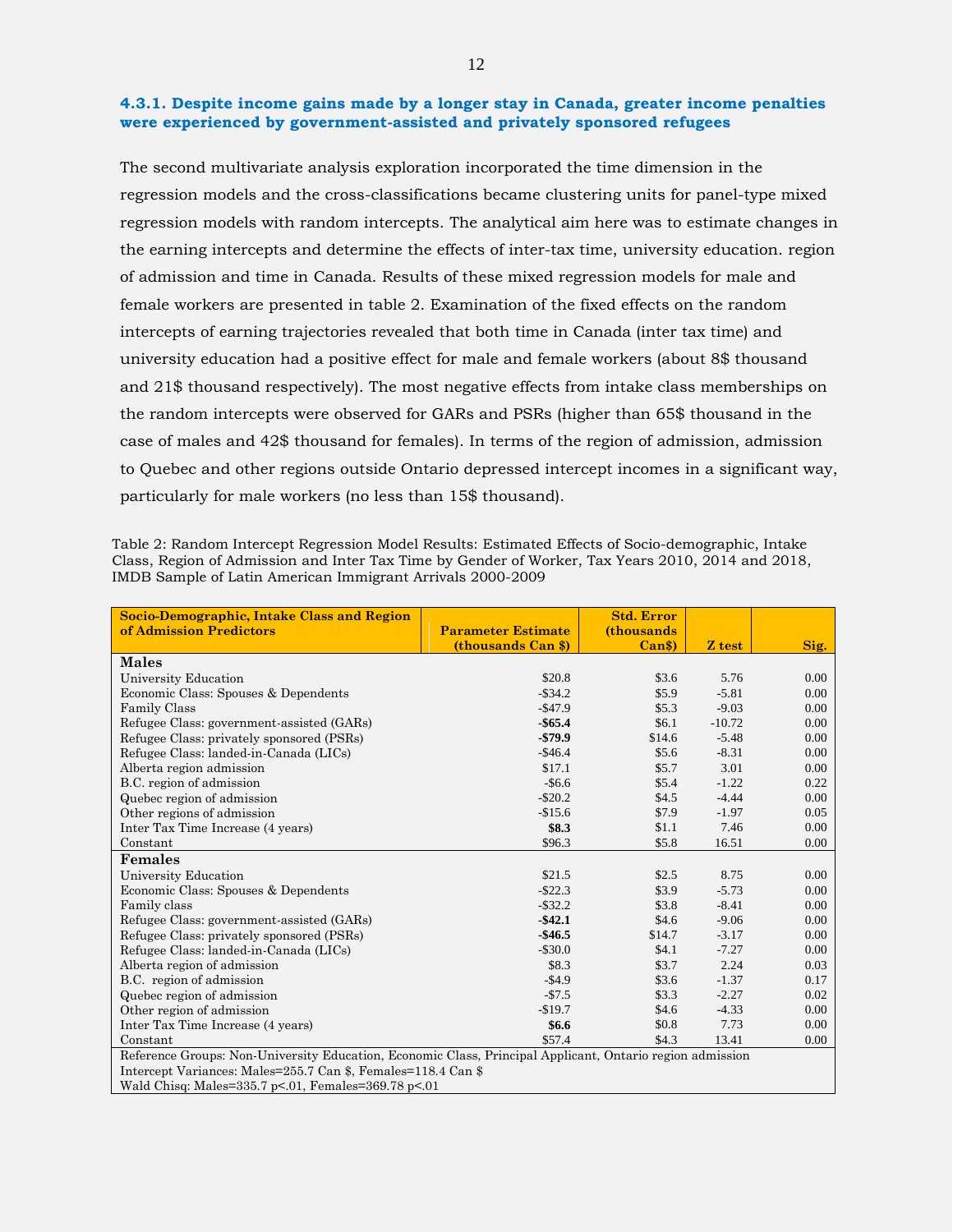#### **5.0. Post-Explorations Reflections**

Before discussing the findings of this analysis, it is important to mention some shortcomings present in the IMDB data and the scope of analysis. Earning trajectories of Latino immigrants were estimated for a single cohort of immigrants (2000-2009) at three points of observation (tax years 2010,2014 and 2018). This "snapshot" analytical approach makes it difficult to evaluate how each yearly cohort changed their income trajectories at specific points in time. Also, employment income covers a wide range of income sources including wages but, regrettably, the working IMDB table did not provide breakdowns on these sources. Limited sample counts, in some cases, made estimates of earnings less reliable. Finally, the sample of Latino tax filers was restricted to citizens from the leading 15 source countries and a wider spectrum would have been desirable.

Despite these data limitations, however, some interesting exploratory findings emerged from the study. Between 2010 and 2018, the average employment earnings improved by about a quarter of their original size for both non-refugee and refugee Latino workers in Canada. The pace of this improvement, however, varied significantly according to the immigrant intake class at entry. Multivariate analysis of cross-classifications found that immigrant class in conjunction with gender and university education were found to be strong predictors of immigrant earnings. Economic class workers, particularly principal applicants, outperformed immigrants who entered under family or humanitarian considerations. Economic class individuals entering as spouses and dependents also displayed strong upwards income trajectories. This story was fairly similar for male and female workers. Landed-in Canada refugees and family class immigrants also displayed moderate upward trajectories while government-assisted and privately sponsored refugees had the lowest starting points and displayed the shallowest earning trajectories.

Another interesting finding of the study pertains to the moderate to strong earning trajectories of landed in Canada refugees (LICs) compared to the other two refugee categories. Relative higher levels of human capital and more familiarity with local labour markets may be potential drivers of their superior earning trajectories to GARs and PSRs. Many Latino LICs have been reported to experience a "precarious" legal status before their formal admission to the country (see Goldring and Landolt, 2021). Their efforts to obtain a secure status in the country often include an active search for temporary jobs and the development of various economic survival strategies while waiting for their status to be regularized in Canada.

13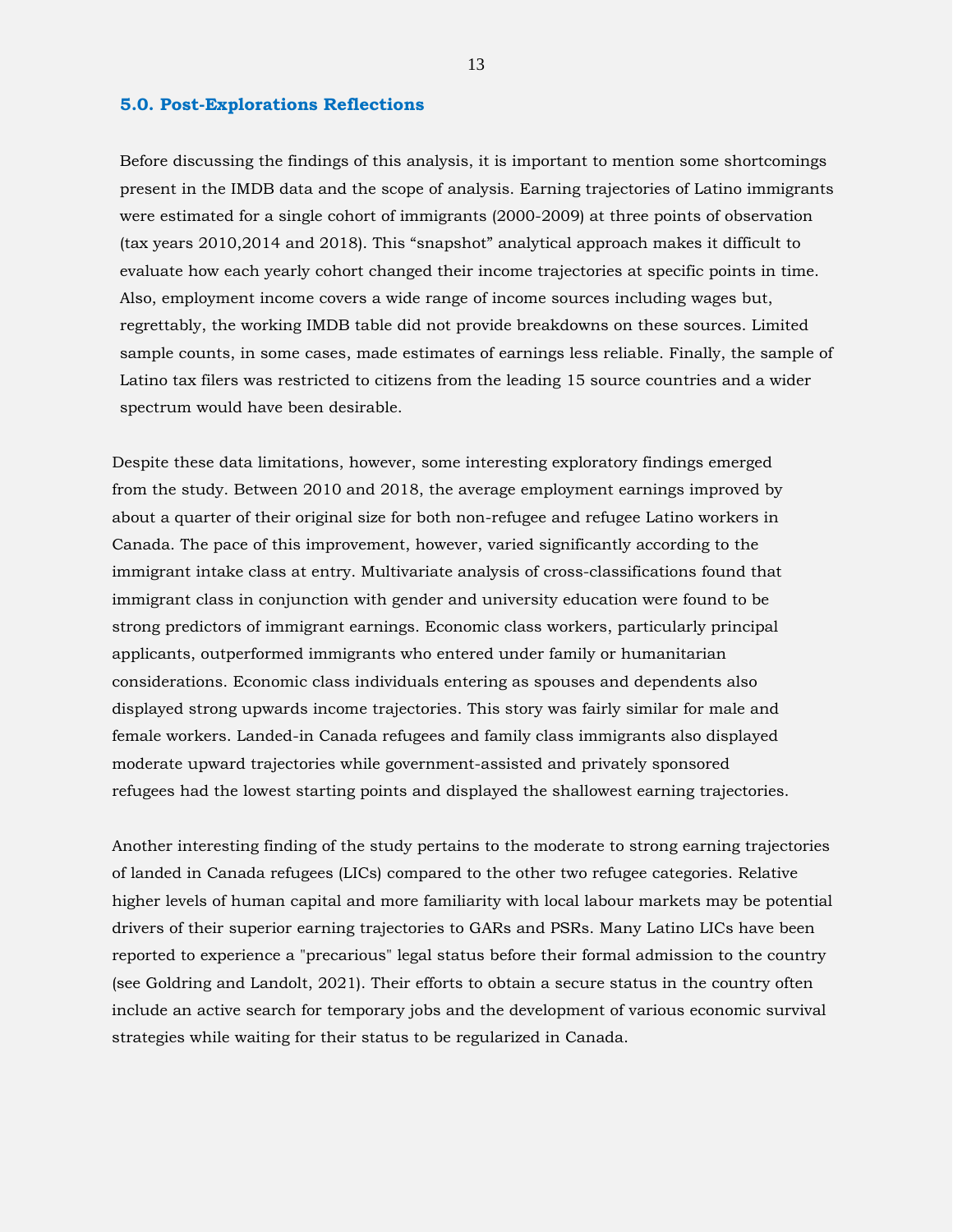If employment income is a reliable indicator of economic integration, the march towards this goal appears faster for some Latino immigrant intake groups, and slower for others. From a policy perspective, the findings of the study are both promising and discouraging. The selection process appears to work well for Latino immigrants selected under the points system. The discouraging part of the story is that humanitarian efforts for a quick economic integration are hampered by the slow income mobility of Latino GARs and PSRs after a few years of arrival to Canada. Despite a wide spectrum of government services and the support of friends and relatives, economic outcomes for these refugees were disappointing[9.](#page-13-0)

The earning trajectories of refugee and non-refugee Latino immigrants may substantially improve when there is better recognition of their foreign credentials, adequate official language, and skill training as well as discrimination-free market transition programs to match immigrants' transferable skills and capabilities. These are key in opening the job market and reaching a higher stage in terms of their march towards economic integration in Canada.

## **6.0 References**

 $\overline{a}$ 

Abbott, M and Beach, C. (2011). Do admission criteria and economic recessions affect immigrant earnings? Montreal: IRPP.

Armony, V. (2014). Latin American Communities in Canada: Trends in Diversity and Integration. Canadian Ethnic Studies 46 (3): 7-34. https://doi.org/10.1353/ces.2014.0043

ECLAC- Economic Commission for Latin America and the Caribbean (2019). Social Panorama of Latin America, 2018, (LC/PUB.2019/3-P), Santiago. CEPAL.

Hernandez, A and Mata, F. (2021). "Occupational Niche Locations of Canada's Latin American Workforce: Some Observations and Reflections on the Census Statistics", paper presented to the Canadian Sociological Association, University of Alberta, June 2021.

Goldring, L. and Landolt, P. (2021). From illegalised migrant toward permanent resident: assembling precarious legal status trajectories and differential inclusion in Canada, Journal of Ethnic and Migration Studies, DOI: 10.1080/1369183X.2020.1866978

Kaida, L., Hou, F., and Stick, M. (2020). "The Long-Term Economic Integration of Resettled Refugees in Canada: A Comparison of Privately Sponsored Refugees and Government-Assisted Refugees." Journal of Ethnic and Migration Studies 46(9):1687–1708.

Lightman, N. and Good Gingrich, L. (2018). "Measuring Economic Exclusion for Racialized Minorities, Immigrants and Women in Canada: Results from 2000 and 2010." Journal of Poverty 22(5):398–420.

<span id="page-13-0"></span><sup>9</sup> It should be noted that the small IMDB counts for privately sponsored refugees in the Latino sample made employment income estimates less reliable compared to other refugee groups.